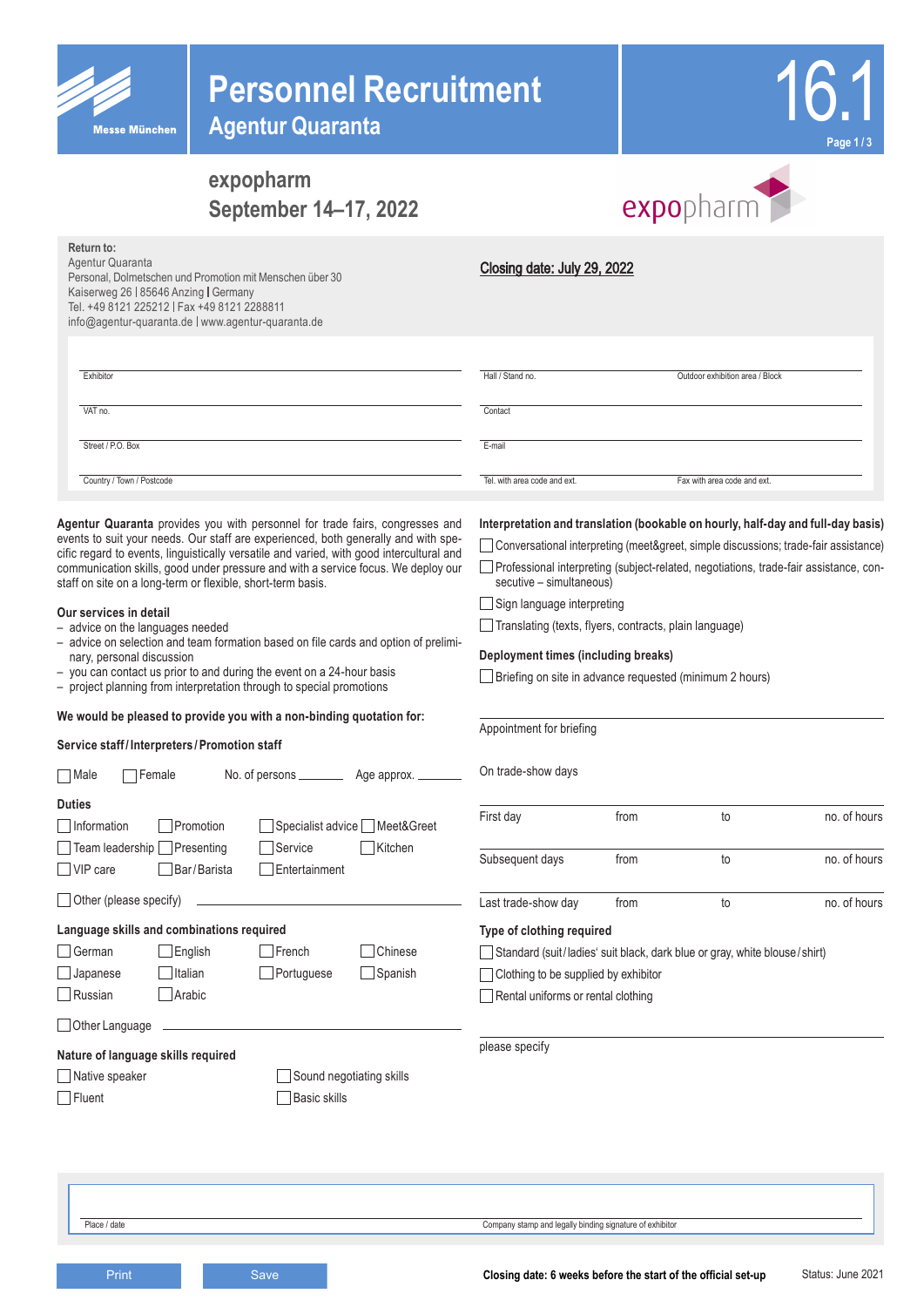

**Personnel Recruitment Agentur Quaranta**

### **expopharm September 14–17, 2022**



16.1

**■ Important Note**

This is a non-binding **inquiry form** that enables us to submit an appropriate quotation with suitable proposals to you.

We would be pleased to draw up an appropriate quotation with proposals for you within three working days, initially with the aid of file cards.

Any contract agreed is concluded directly between the exhibitor and Messe München GmbH's contracting company following confirmation of quotation.

On request, **Agentur Quaranta** supplies personnel in accordance with the provisions set out in the German Temporary Employment Act, or freelancers that work for Agentur Quaranta for own account. The prices charged include the social security deductions and taxes required by law. The service provision agreed is monitored regularly during the trade fair. We are present on site throughout the deployment should you need to contact us. Appropriate staff will be supplied in emergencies or as replacements for any staff who are unavailable.